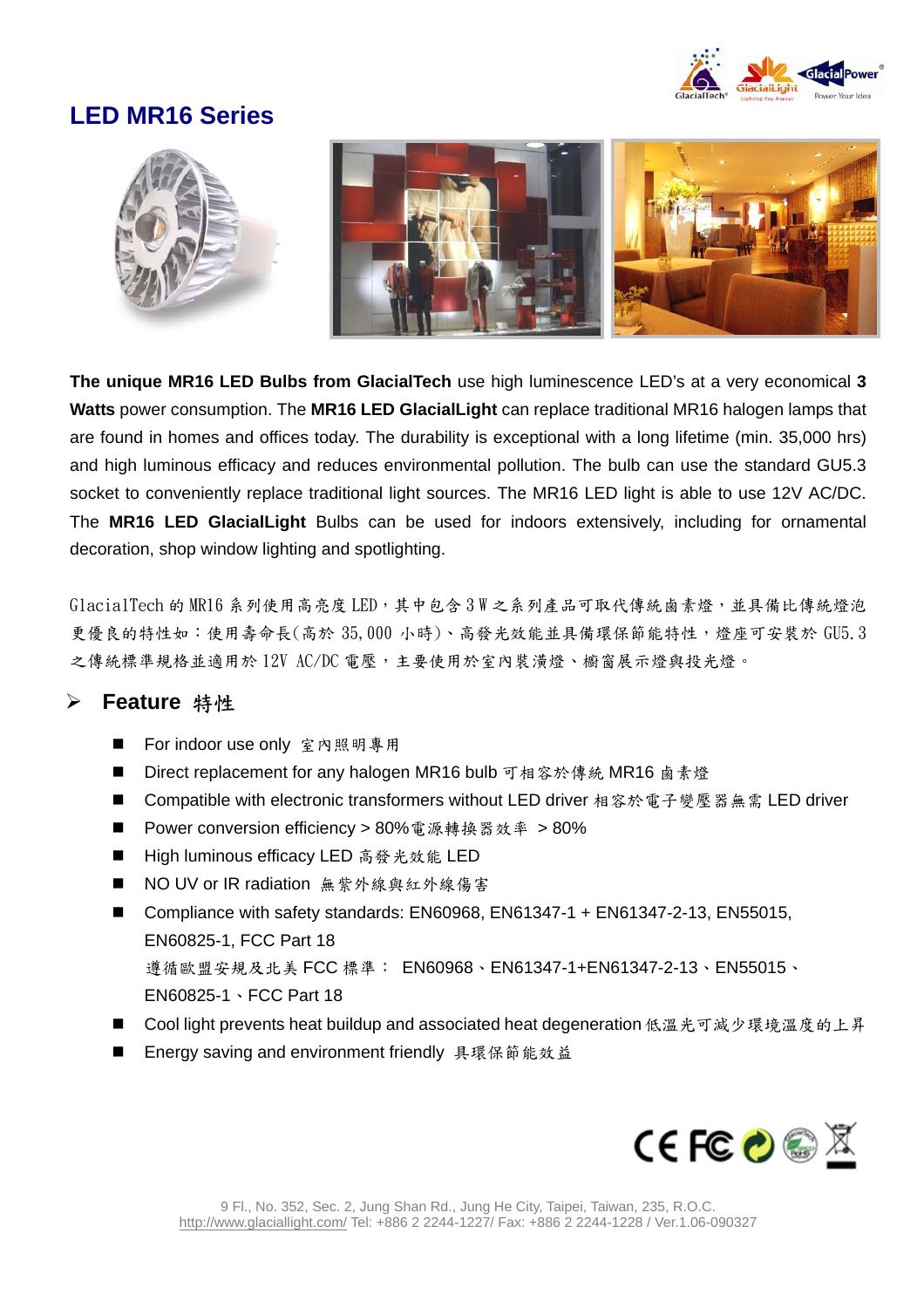

# ¾ **Specification** 產品規格

| Part No.<br>料號                                  | 9E-MR03B                                                                                                                                                          | 9E-MR03A |
|-------------------------------------------------|-------------------------------------------------------------------------------------------------------------------------------------------------------------------|----------|
| <b>CCT (Typical)</b><br>色温                      | 3000 K                                                                                                                                                            | 6000 K   |
| <b>Typical Power Consumption</b><br>消耗瓦数        | 3 W                                                                                                                                                               |          |
| <b>Luminous Flux (Im)</b><br>光通量 (流明)           | 70 lm                                                                                                                                                             | 100 lm   |
| <b>Input Voltage</b><br>輸入電壓                    | 12V AC/DC                                                                                                                                                         |          |
| <b>Socket Base</b><br>適用燈座型號                    | <b>GU5.3</b>                                                                                                                                                      |          |
| <b>Operation Temp. Range</b><br>操作溫度            | $-20^{\circ}$ C ~ $+40^{\circ}$ C                                                                                                                                 |          |
| <b>Typical Luminous Efficacy</b><br>發光效能(流明/瓦)  | 24 lm/W                                                                                                                                                           | 34 lm/W  |
| <b>CRI</b><br>演色性                               | > 80                                                                                                                                                              | > 75     |
| <b>Beam Angle</b><br>光束角                        | 30°/60° (option)                                                                                                                                                  |          |
| <b>Warranty</b><br>保固期                          | 2 Years                                                                                                                                                           |          |
| <b>Application</b><br>應用                        | Shop Window Lighting/ Cabinet Lighting/ Commercial Lighting/ Meeting<br>room/ Indoor ornament / Spot Lighting/ Hallway Lighting<br>櫥窗燈/展示燈/室內裝潢/玄關走廊/商業空間/會議室/投光燈 |          |
| <b>Outline Dim.</b><br>外觀尺寸(公厘)                 | $¢49.3*48.5$ (mm)                                                                                                                                                 |          |
| <b>Net. Weight Outline Dim.</b><br>淨重(公斤)       | 0.047 (Kgs)                                                                                                                                                       |          |
| <b>Package</b><br>包装方式                          | 100 Boxes/ 10 Packs/ Carton                                                                                                                                       |          |
| <b>Box Dimension/ Weight</b><br>盒装尺寸(公厘)/重量(公斤) | L= $552*282*155$ (mm) / 6.5 (Kgs)                                                                                                                                 |          |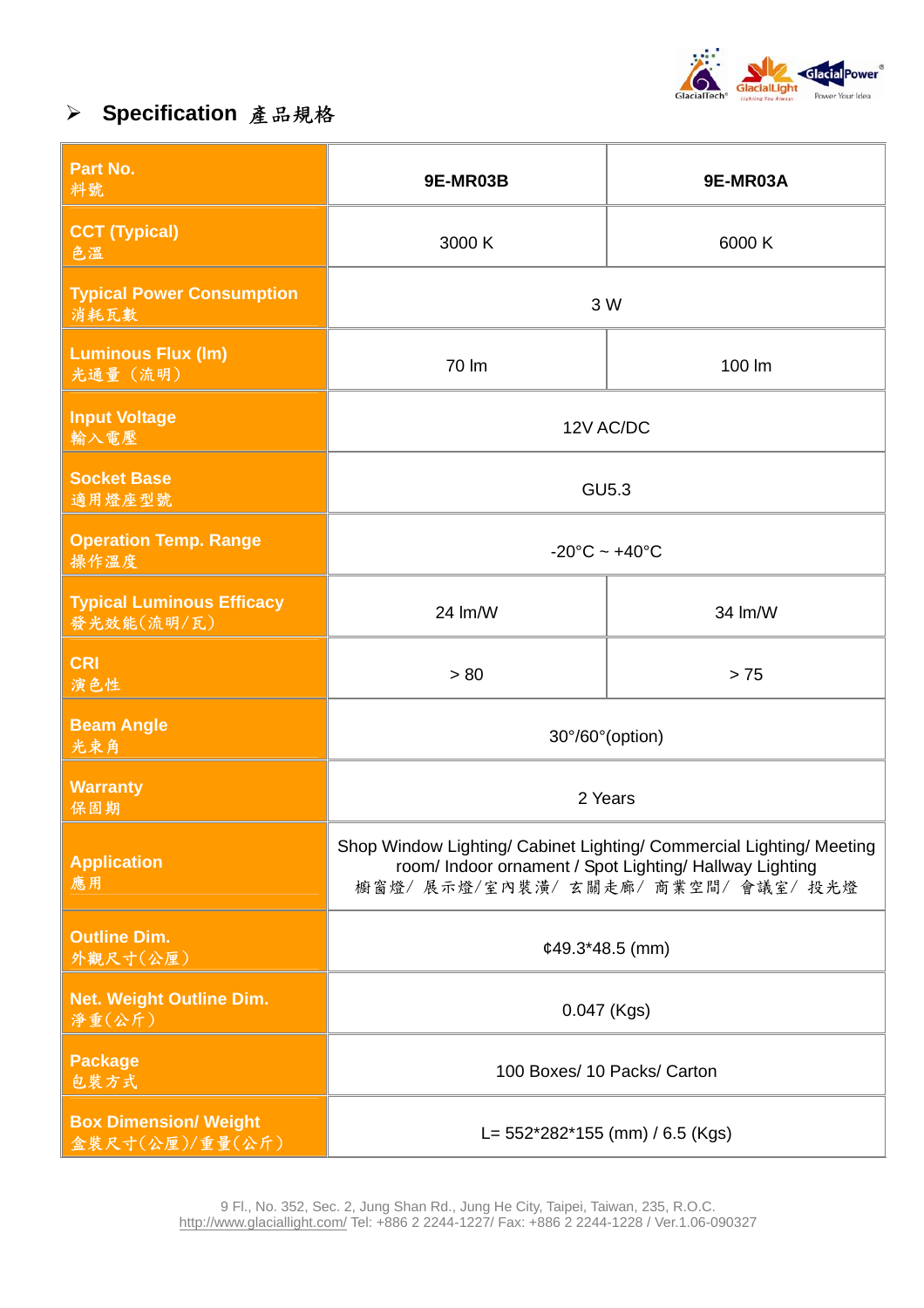

#### ¾ **Candle Power Distribution Curve (1 M)** 配光曲線圖



¾ **Dimensions** 尺寸